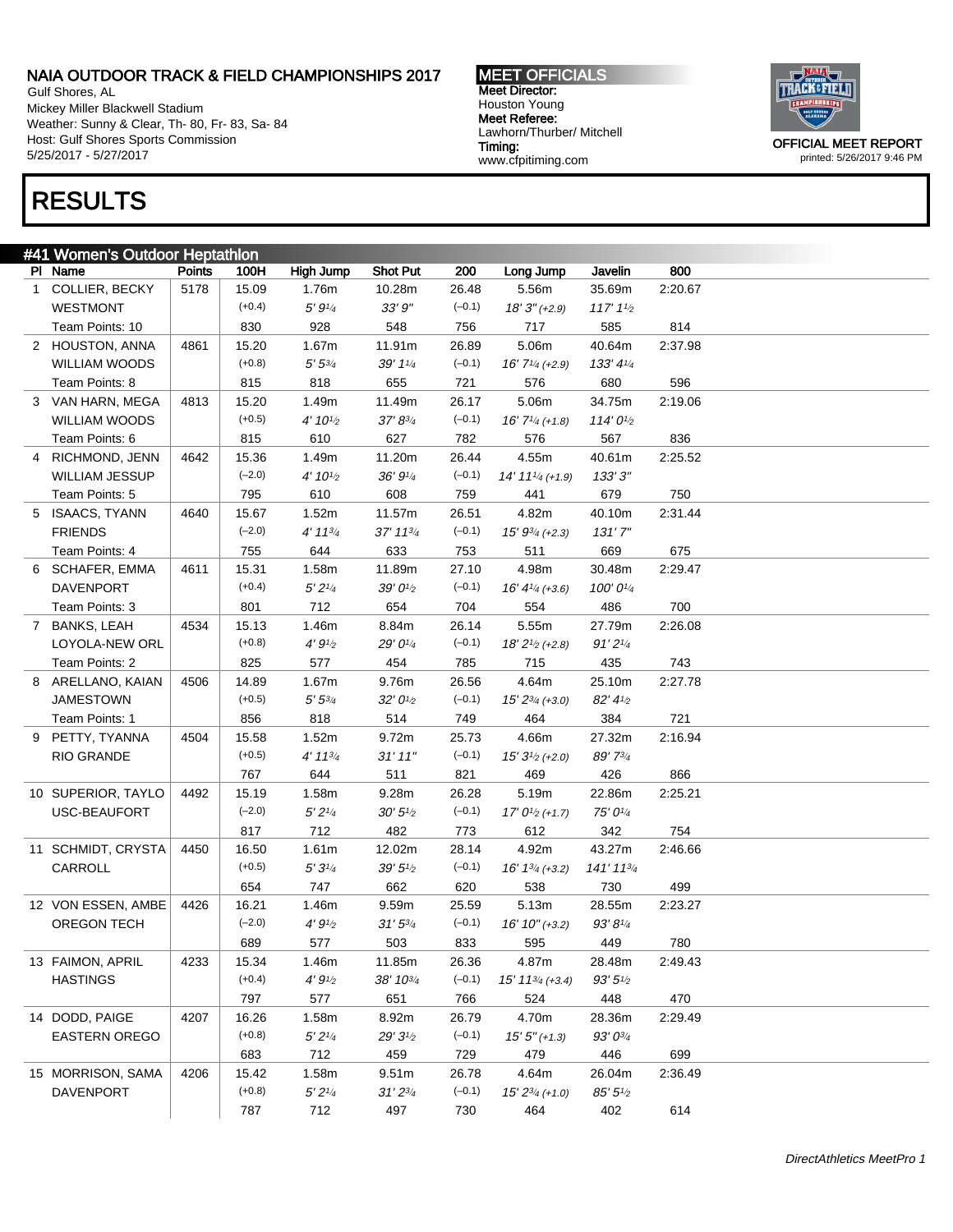Gulf Shores, AL Mickey Miller Blackwell Stadium Weather: Sunny & Clear, Th- 80, Fr- 83, Sa- 84 Host: Gulf Shores Sports Commission 5/25/2017 - 5/27/2017

RESULTS

MEET OFFICIALS Meet Director: Houston Young Meet Referee: Lawhorn/Thurber/ Mitchell Timing: www.cfpitiming.com



printed: 5/26/2017 9:46 PM

| #41 Women's Outdoor Heptathlon (cont'd) |               |          |           |                 |          |                 |           |         |  |  |  |
|-----------------------------------------|---------------|----------|-----------|-----------------|----------|-----------------|-----------|---------|--|--|--|
| PI Name                                 | <b>Points</b> | 100H     | High Jump | <b>Shot Put</b> | 200      | Long Jump       | Javelin   | 800     |  |  |  |
| 16 LACOCK, BETHAN                       | 4022          | 15.55    | .55m      | 9.83m           | 26.29    | 5.23m           | <b>NM</b> | 2:32.58 |  |  |  |
| CARROLL                                 |               | $(+0.4)$ | 5'1''     | 32'31/4         | $(-0.1)$ | $17'2''$ (+2.1) |           |         |  |  |  |
|                                         |               | 770      | 678       | 518             | 772      | 623             |           | 661     |  |  |  |

|                | <b>Men's Scores</b>      |             |                |
|----------------|--------------------------|-------------|----------------|
| P <sub>1</sub> | Team                     | Code        | Score          |
| $\mathbf{1}$   | Concordia (Neb.)         | CONE        | 26             |
| 2              | <b>British Columbia</b>  | <b>BRIT</b> | 20             |
| 3              | <b>Florida Memorial</b>  | <b>FLOR</b> | 18             |
| 4              | Bethel (Ind.)            | <b>BEIN</b> | 17             |
| 5              | St. Ambrose              | <b>STAM</b> | 16             |
| 5              | Southern Oregon          | SOOR        | 16             |
| $\overline{7}$ | Dordt                    | <b>DORD</b> | 14             |
| 7              | Indiana Tech             | INI2        | 14             |
| 9              | William Penn             | <b>WIIA</b> | 13             |
| 10             | Siena Heights            | SIMI        | 12             |
| 11             | Doane                    | <b>DOAN</b> | 11             |
| 11             | Westmont                 | <b>WECA</b> | 11             |
| 11             | <b>Central Methodist</b> | CEMO        | 11             |
| 14             | Bacone                   | <b>BACO</b> | 10             |
| 14             | Lindsey Wilson           | LIKY        | 10             |
| 14             | Keiser University        | <b>KEIS</b> | 10             |
| 14             | Eastern Oregon           | EAOR        | 10             |
| 18             | McPherson                | <b>MCPK</b> | 8              |
| 18             | William Carey            | CARE        | 8              |
| 20             | St. Mary (Kan.)          | <b>SMKS</b> | 6              |
| 20             | Carroll                  | CAR1        | 6              |
| 20             | Vanguard                 | VANG        | 6              |
| 23             | Evergreen St.            | EVER        | 5              |
| 23             | Rio Grande               | <b>RIOG</b> | 5              |
| 23             | Spring Arbor             | SPMI        | 5              |
| 23             | Columbia (Mo.)           | COL1        | 5              |
| 23             | <b>Olivet Nazarene</b>   | OLIL        | 5              |
| 23             | Northwestern (lowa)      | <b>NOIA</b> | 5              |
| 29             | <b>Wayland Baptist</b>   | WAYL        | 4              |
| 29             | College of Idaho         | COLL        | 4              |
| 29             | Madonna                  | <b>MADO</b> | 4              |
| 29             | Indiana Wesleyan         | INI3        | 4              |
| 29             | West Virginia Tech       | <b>WVTE</b> | 4              |
| 29             | Northwest Christian      | <b>NOOR</b> | 4              |
| 29             | Oregon Tech              | OREG        | 4              |
| 36             | Campbellsville           | CAKY        | 3              |
| 36             | Hastings                 | <b>HAST</b> | 3              |
| 36             | <b>Great Falls</b>       | <b>GREA</b> | 3              |
| 39             | Corban                   | CORB        | $\overline{c}$ |
| 39             | Davenport                | DAVE        | $\overline{2}$ |
|                |                          |             |                |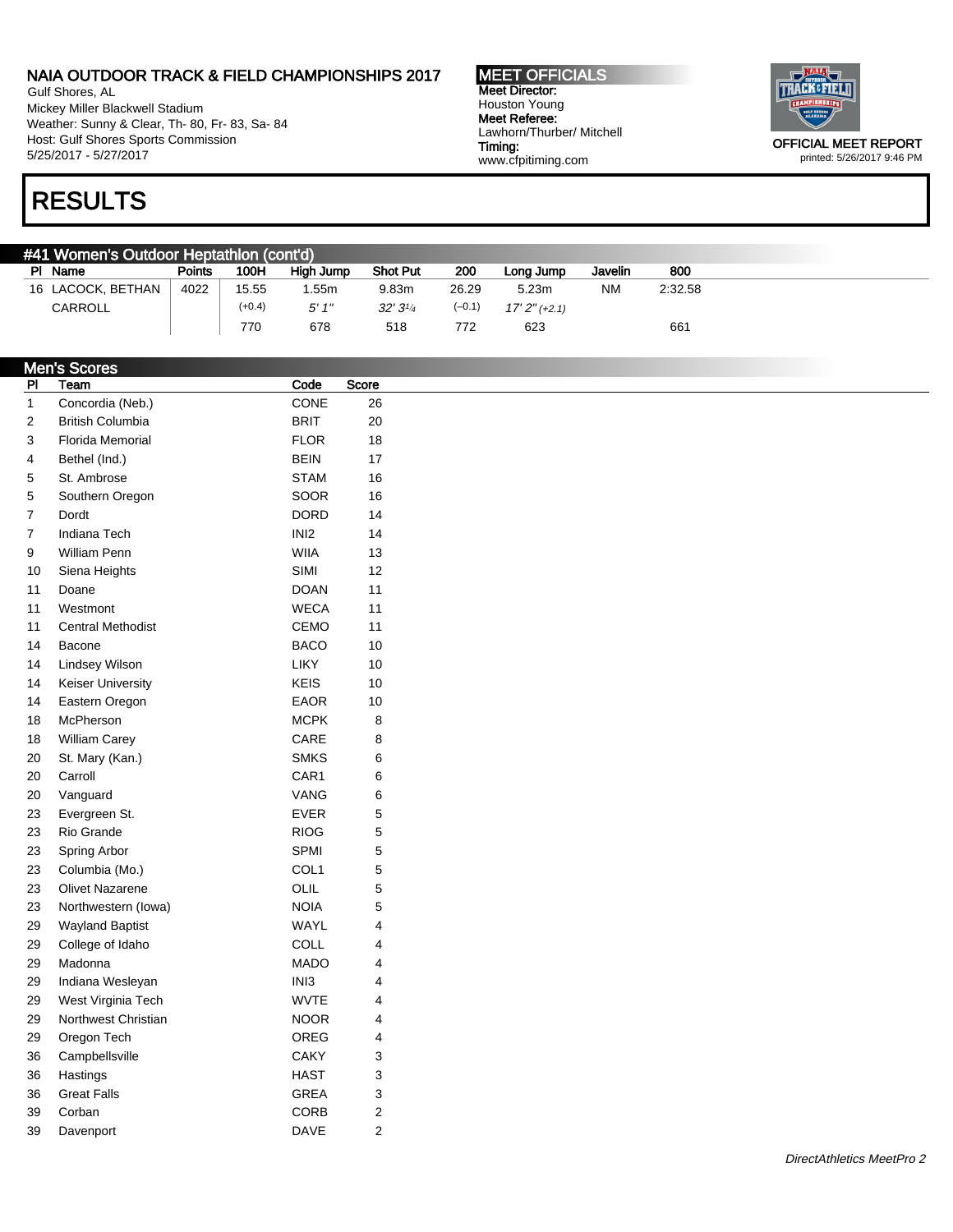Gulf Shores, AL Mickey Miller Blackwell Stadium Weather: Sunny & Clear, Th- 80, Fr- 83, Sa- 84 Host: Gulf Shores Sports Commission 5/25/2017 - 5/27/2017

# RESULTS

### Men's Scores (cont'd)

| PI | Team                  | Code        | Score |
|----|-----------------------|-------------|-------|
| 39 | Lindenwood-Belleville | LIND        | 2     |
| 42 | Midland               | <b>MIDL</b> |       |
| 42 | Reinhardt             | <b>REIN</b> |       |
| 42 | Morningside           | <b>MORN</b> |       |
| 42 | St. Xavier            | <b>STXA</b> |       |
| 42 | Jarvis Christian      | <b>JARV</b> |       |

| P <sub>1</sub>   | <b>Women's Scores</b><br>Team | Code             | Score                   |  |
|------------------|-------------------------------|------------------|-------------------------|--|
| $\mathbf{1}$     | Concordia (Neb.)              | CONE             | 29                      |  |
| $\sqrt{2}$       | St. Francis (III.)            | <b>STFR</b>      | 24                      |  |
| 3                | <b>Wayland Baptist</b>        | WAYL             | 23                      |  |
| 4                | Hastings                      | <b>HAST</b>      | 20                      |  |
| $\mathbf 5$      | William Woods                 | WIM2             | 16                      |  |
| 6                | Westmont                      | <b>WECA</b>      | 14                      |  |
| $\overline{7}$   | St. Ambrose                   | <b>STAM</b>      | 13                      |  |
| $\boldsymbol{7}$ | Olivet Nazarene               | OLIL             | 13                      |  |
| 9                | <b>British Columbia</b>       | <b>BRIT</b>      | 12                      |  |
| 9                | Northwest Christian           | <b>NOOR</b>      | 12                      |  |
| 11               | Missouri Baptist              | <b>MIMO</b>      | 11                      |  |
| 11               | Friends                       | <b>FRIE</b>      | 11                      |  |
| 13               | Judson                        | <b>JUDS</b>      | $10$                    |  |
| 13               | Aquinas                       | <b>AQUI</b>      | $10$                    |  |
| 13               | Valley City State             | STA1             | $10$                    |  |
| 13               | Bethel (Ind.)                 | <b>BEIN</b>      | 10                      |  |
| 13               | Columbia (Mo.)                | COL1             | $10$                    |  |
| 13               | St. Xavier                    | <b>STXA</b>      | $10$                    |  |
| 13               | Life                          | LIFE             | 10                      |  |
| 20               | Wiley                         | WILE             | $\boldsymbol{9}$        |  |
| 21               | Shawnee State                 | SHOH             | 8                       |  |
| 21               | Indiana Wesleyan              | INI3             | 8                       |  |
| 21               | Lindsey Wilson                | LIKY             | $\bf8$                  |  |
| 21               | Clarke                        | <b>CLIA</b>      | 8                       |  |
| 25               | Park U.                       | <b>PAMO</b>      | $\boldsymbol{7}$        |  |
| 25               | Siena Heights                 | SIMI             | $\overline{7}$          |  |
| 27               | Southwestern Christian        | SWCH             | $\,6$                   |  |
| 27               | Ohio Christian                | OHCH             | $\,6$                   |  |
| 27               | Concordia (Mich.)             | COM <sub>2</sub> | 6                       |  |
| 30               | Morningside                   | <b>MORN</b>      | $\mathbf 5$             |  |
| $30\,$           | William Jessup                | <b>WICA</b>      | 5                       |  |
| 30               | <b>Baker</b>                  | <b>BAKS</b>      | 5                       |  |
| $30\,$           | Ottawa                        | <b>OTTA</b>      | $\mathbf 5$             |  |
| 30               | MidAmerica Nazarene           | <b>MIDA</b>      | 5                       |  |
| 35               | <b>Biola</b>                  | <b>BIOL</b>      | $\overline{\mathbf{4}}$ |  |
| 35               | Tabor                         | <b>TABO</b>      | 4                       |  |
| 37               | Dordt                         | <b>DORD</b>      | 3                       |  |
| 37               | Davenport                     | DAVE             | 3                       |  |
|                  |                               |                  |                         |  |

MEET OFFICIALS Meet Director: Houston Young Meet Referee: Lawhorn/Thurber/ Mitchell Timing: www.cfpitiming.com



printed: 5/26/2017 9:46 PM